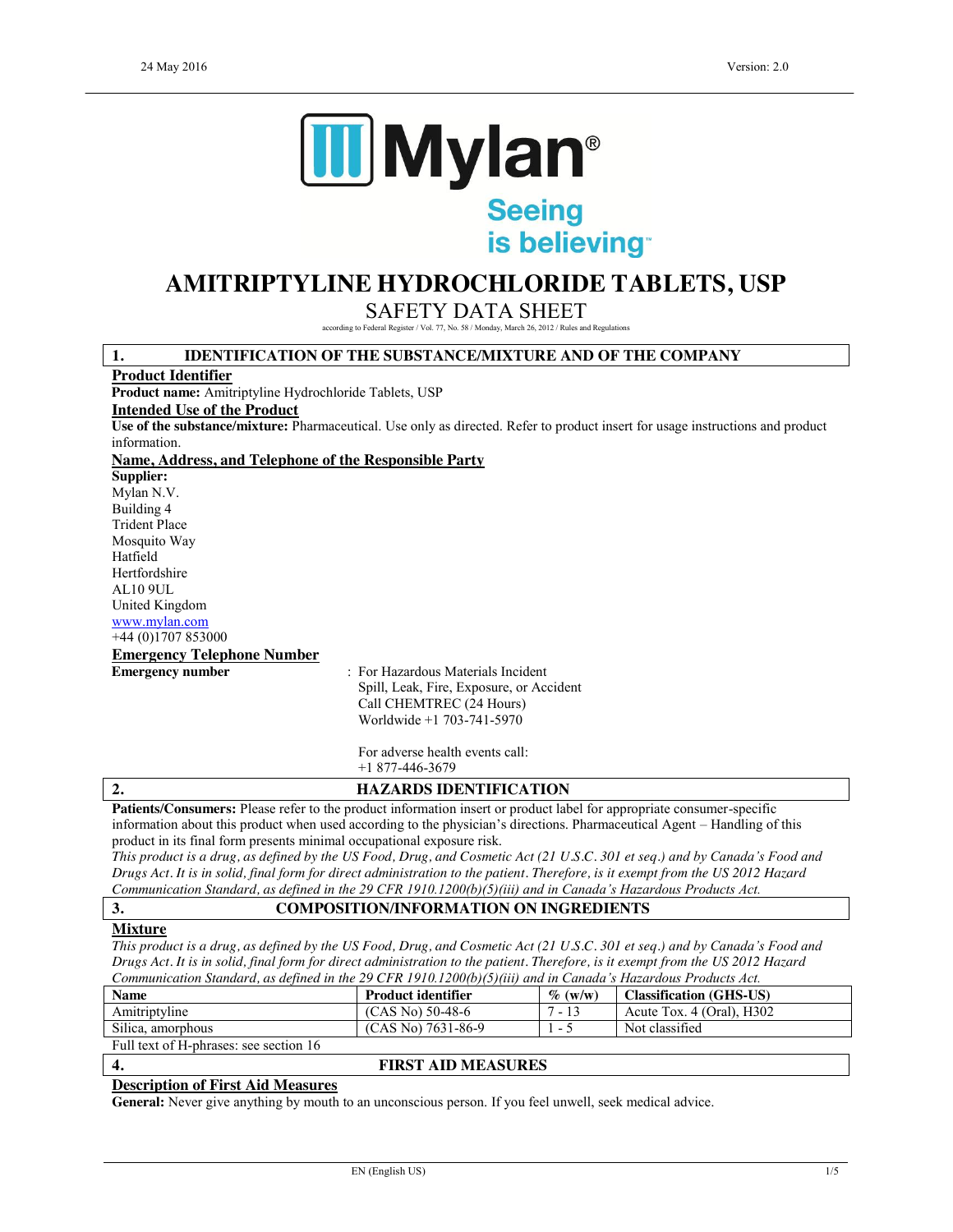**Inhalation:** The risk of inhalation exposure is negligible when product is in its final packaged form. If exposed and become symptomatic, move to fresh air and get medical attention if symptoms persist.

**Skin Contact:** Basic hygiene and appropriate precautions should prevent skin contact. If skin contact occurs, wash affected area with soap and water for at least 15 minutes. Should skin irritation, allergic reaction, or rash occur, remove contaminated clothing (if required) and seek medical advice.

**Eye Contact:** The risk of eye exposure is negligible when product is in its final packaged form. If eye contact occurs, flush immediately with water for at least 15 minutes. If easy to do, remove contact lenses. Get medical attention.

**Ingestion:** Ingestion is not an anticipated route of exposure. If accidental ingestion occurs, flush mouth out with water and get medical attention.

### **Most Important Symptoms and Effects Both Acute and Delayed**

**General:** Please refer to the package insert for more detailed information.

**Inhalation:** None expected under normal conditions of use.

**Skin Contact:** None expected under normal conditions of use.

**Eye Contact:** May cause minor eye irritation.

**Ingestion:** Potent pharmaceutical- may be harmful or have adverse effects if swallowed.

**Chronic symptoms:** Not available

#### **Indication of Any Immediate Medical Attention and Special Treatment Needed**

If exposed or concerned, get medical advice and attention.

### **5. FIREFIGHTING MEASURES**

### **Extinguishing Media**

**Suitable extinguishing media:** Not flammable. Use extinguishing media appropriate for surrounding fire.

**Unsuitable extinguishing media:** None known.

# **Special Hazards Arising From the Substance or Mixture**

**Fire hazard:** Not flammable

**Explosion hazard:** Product itself is not explosive but if dust is generated, dust clouds suspended in air can be explosive. **Reactivity:** Hazardous reactions will not occur under normal conditions.

# **Advice for Firefighters**

**Precautionary measures fire:** Exercise caution when fighting any chemical fire.

**Firefighting instructions:** Use water spray or fog for cooling exposed containers.

**Protection during firefighting:** Do not enter fire area without proper protective equipment, including respiratory protection.

**Hazardous Combustion Products:** Carbon oxides (CO, CO<sub>2</sub>).

**Other information:** Refer to Section 9 for flammability properties.

# **6. ACCIDENTAL RELEASE MEASURES**

# **Personal Precautions, Protective Equipment and Emergency Procedures**

**General measures:** Avoid all contact with skin, eyes, or clothing. Avoid generating dust.

# **For Non-Emergency Personnel**

**Protective equipment:** Use appropriate personal protection equipment (PPE).

**Emergency procedures:** Evacuate unnecessary personnel.

**For Emergency Personnel**

**Protective equipment:** Equip cleanup crew with proper protection.

**Environmental Precautions** Prevent entry to sewers and public waters.

# **Methods and Material for Containment and Cleaning Up**

**Methods for cleaning up:** For small quantities associated with normal therapeutic use, collect spillage and transfer to a closed waste container for disposal.For large or bulk quantities, after absorption with inert material, collect spillage by sweeping up spilled material and place in a labeled, sealed container for proper disposal.

**Reference to Other Sections** See heading 8, Exposure Controls and Personal Protection.

# **7. HANDLING AND STORAGE**

# **Precautions for Safe Handling**

**Patients/Consumers:** Patients should adhere to the instructions provided within the product information insert or product label for appropriate consumer-specific information about this product when used according to the physician's directions. **Hygiene measures:** This SDS is for a pharmaceutical agent - Handling of this product in its final form presents minimal occupational exposure risk. In an occupational setting, handle in accordance with good industrial hygiene and safety procedures. Avoid contact with eyes, skin and clothing. Avoid breathing vapor or mist. Use appropriate personal protective equipment when handling and observe good personal hygiene measures after handling.

# **Conditions for Safe Storage, Including Any Incompatibilities**

**Specific End Use(s)** Pharmaceutical. Refer to product insert for usage instructions and product information. **Storage conditions:** Store in a dry, cool and well-ventilated place. Protect from heat and direct sunlight.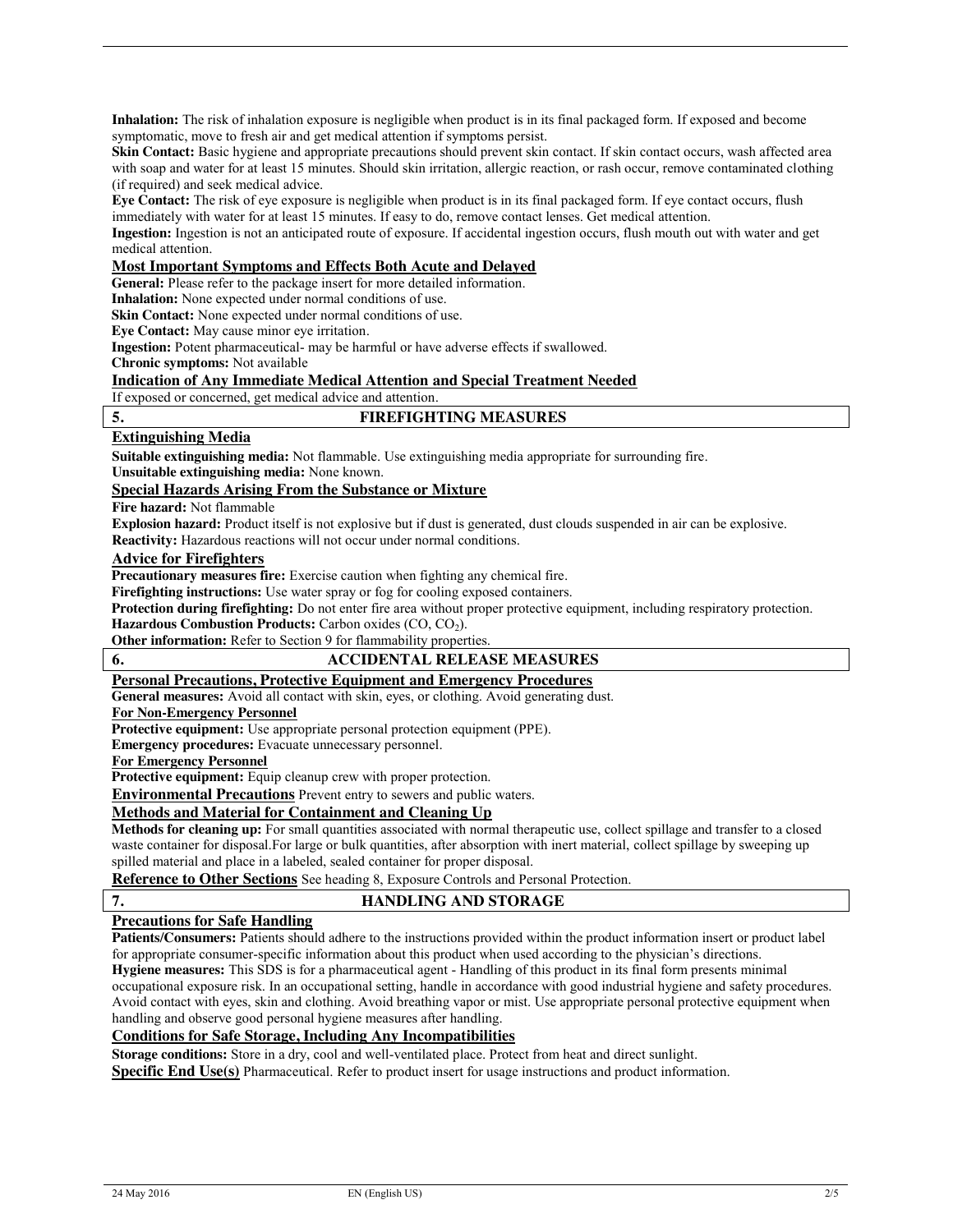# **8. EXPOSURE CONTROLS/PERSONAL PROTECTION**

| <b>Control Parameters</b>     |                             |                                                        |  |  |  |  |
|-------------------------------|-----------------------------|--------------------------------------------------------|--|--|--|--|
| Silica, amorphous (7631-86-9) |                             |                                                        |  |  |  |  |
| USA NIOSH                     | NIOSH REL $(TWA)$ $(mg/m3)$ | $6 \text{ mg/m}$                                       |  |  |  |  |
| USA IDLH                      | US IDLH $(mg/m3)$           | $3000 \text{ mg/m}$                                    |  |  |  |  |
| Nunavut                       | OEL TWA $(mg/m)$            | 0.15 mg/m (regulated under Silica flour, total mass)   |  |  |  |  |
| Northwest Territories         | OEL TWA $(mg/m)$            | $0.15$ mg/m (total mass, regulated under Silica flour) |  |  |  |  |
| Yukon                         | OEL TWA $(mg/m)$            | $2 \text{ mg/m}$                                       |  |  |  |  |

### **Exposure Controls**

**Appropriate engineering controls:** Not generally required. Site-specific risk assessments should be conducted to determine the appropriate exposure control measures. If applicable, use process enclosures, local exhaust ventilation, or other engineering controls to maintain airborne levels below recommended exposure limits.

**Personal protective equipment:** Not generally required. Use may be necessary as conditions warrant.

**Hand protection:** Wear protective gloves made from PVC, neoprene, nitrile, vinyl, or PVC/NBR.

**Eye protection:** In laboratory, medical or industrial settings, or operations in which airborne particulates will be generated, safety glasses with side shields are recommended.

**Skin and body protection:** In laboratory, medical or industrial settings, impervious disposable gloves and protective clothing are recommended if skin contact with drug product is possible.

**Respiratory protection:** When manufacturing or handling product in large quantities and dusts or particulates may be generated, maintain airborne concentrations below recommended limits. Workplace risk assessments should be completed before specifying and implementing respirator usage. NIOSH/MSHA approved respirators for protection should be used if respirators are found to be necessary.

| 9.<br>PHYSICAL AND CHEMICAL PROPERTIES                       |  |                               |  |  |
|--------------------------------------------------------------|--|-------------------------------|--|--|
| <b>Information on Basic Physical and Chemical Properties</b> |  |                               |  |  |
| <b>Physical state</b>                                        |  | Solid                         |  |  |
| <b>Appearance</b>                                            |  | Film-coated, unscored tablets |  |  |
| <b>Odor and Odor Threshold</b>                               |  | Not available                 |  |  |
| pН                                                           |  | Not available                 |  |  |
| Relative evaporation rate (butyl acetate=1)                  |  | Not available                 |  |  |
| <b>Melting/Freezing point</b>                                |  | Not available                 |  |  |
| <b>Boiling point</b>                                         |  | Not available                 |  |  |
| <b>Flash point</b>                                           |  | Not available                 |  |  |
| <b>Auto-ignition temperature</b>                             |  | Not available                 |  |  |
| <b>Decomposition Temperature</b>                             |  | Not available                 |  |  |
| <b>Flammability</b> (solid, gas)                             |  | Not available                 |  |  |
| <b>Upper/Lower flammable limit</b>                           |  | Not available                 |  |  |
| Vapor pressure                                               |  | Not available                 |  |  |
| Relative vapor density at 20 $^{\circ}$ C                    |  | Not available                 |  |  |
| <b>Relative density/Specific gravity</b>                     |  | Not available                 |  |  |
| <b>Solubility</b>                                            |  | Not available                 |  |  |
| Log Pow/Kow                                                  |  | Not available                 |  |  |
| Viscosity (kinematic, dynamic)                               |  | Not available                 |  |  |
| <b>Explosion data</b>                                        |  | Not available                 |  |  |

# **10. STABILITY AND REACTIVITY**

**Reactivity** Hazardous reactions will not occur under normal conditions.

**Chemical Stability** Stable under normal conditions.<br>**Possibility of Hazardous Reactions** Hazardous poly

Hazardous polymerization will not occur.

**Conditions to Avoid** Direct sunlight. Extremely high or low temperatures. Avoid creating or spreading dust.

**Incompatible Materials** Strong oxidizers. Strong bases. Strong acids.

Hazardous Decomposition Products Carbon oxides (CO, CO<sub>2</sub>).

**11. TOXICOLOGICAL INFORMATION Information on Toxicological Effects - Product**

**Acute toxicity**: Not classified

**LD50 and LC50 Data:** Not available

**Respiratory or skin sensitization:** Not classified

**Germ cell mutagenicity:** Not classified

**Teratogenicity:** Not available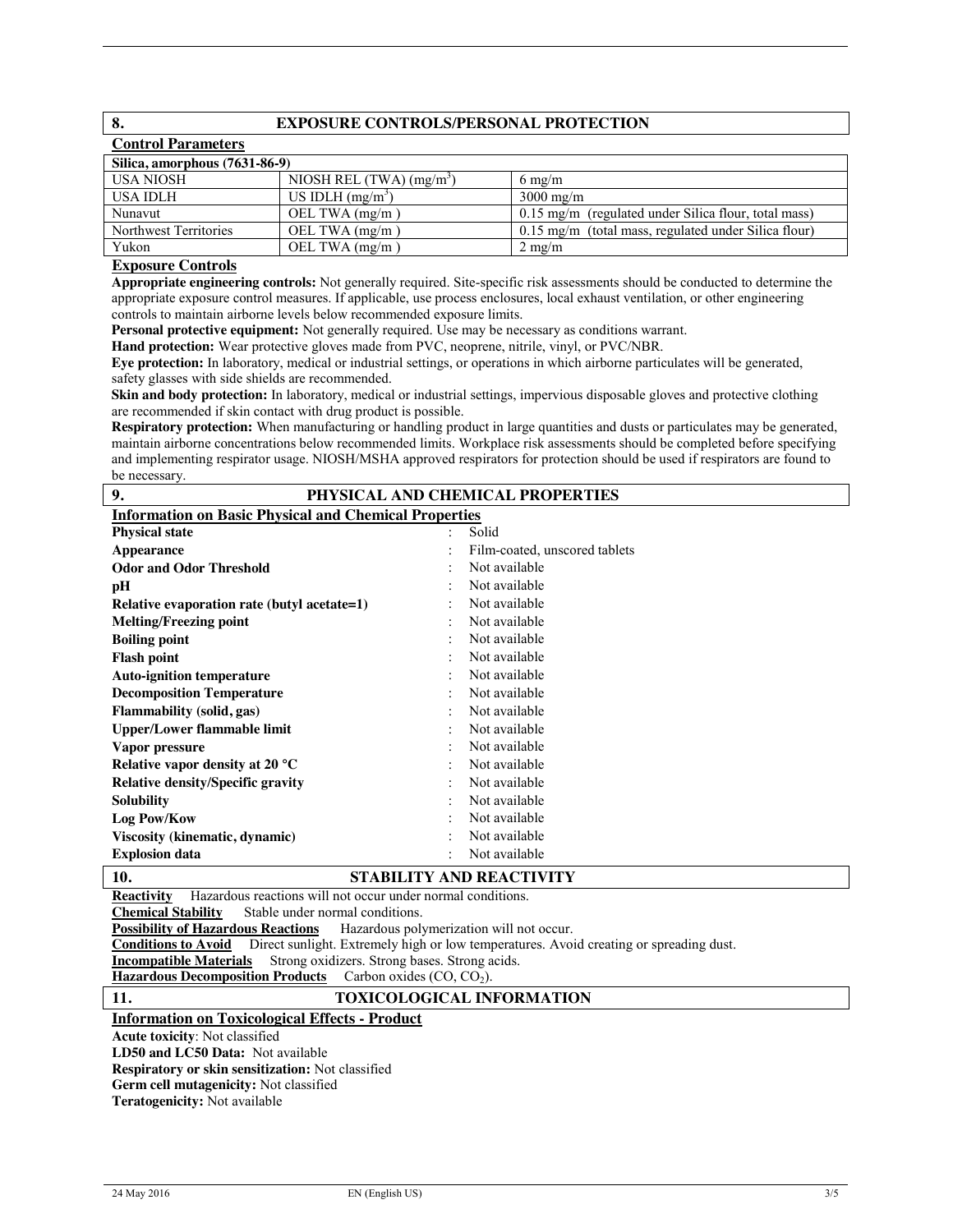| Carcinogenicity: Not classified<br>Specific target organ toxicity (repeated exposure): Not classified<br>Reproductive toxicity: Not classified<br>Specific target organ toxicity (single exposure): Not classified<br>Aspiration hazard: Not classified |                                                                                                                                                                |  |  |
|---------------------------------------------------------------------------------------------------------------------------------------------------------------------------------------------------------------------------------------------------------|----------------------------------------------------------------------------------------------------------------------------------------------------------------|--|--|
| <b>Information on Toxicological Effects - Ingredient(s)</b><br>LD50 and LC50 Data                                                                                                                                                                       |                                                                                                                                                                |  |  |
| Silica, amorphous (7631-86-9)                                                                                                                                                                                                                           |                                                                                                                                                                |  |  |
| LD50 oral rat                                                                                                                                                                                                                                           | $> 5000$ mg/kg                                                                                                                                                 |  |  |
| LD50 dermal rabbit<br>LC50 inhalation rat $(mg/l)$                                                                                                                                                                                                      | $>$ 2000 mg/kg<br>$>$ 2.2 mg/l (Exposure time: 1 h)                                                                                                            |  |  |
| Silica, amorphous (7631-86-9)                                                                                                                                                                                                                           |                                                                                                                                                                |  |  |
| IARC group                                                                                                                                                                                                                                              | 3                                                                                                                                                              |  |  |
| 12.                                                                                                                                                                                                                                                     | <b>ECOLOGICAL INFORMATION</b>                                                                                                                                  |  |  |
| <b>Toxicity</b>                                                                                                                                                                                                                                         |                                                                                                                                                                |  |  |
| Silica, amorphous (7631-86-9)                                                                                                                                                                                                                           |                                                                                                                                                                |  |  |
| LC50 fish 1                                                                                                                                                                                                                                             | 5000 mg/l (Exposure time: 96 h - Species: Brachydanio rerio [static])                                                                                          |  |  |
| EC50 Daphnia 1                                                                                                                                                                                                                                          | 7600 mg/l (Exposure time: 48 h - Species: Ceriodaphnia dubia)                                                                                                  |  |  |
| EC50 other aquatic organisms 1                                                                                                                                                                                                                          | 440 mg/l (Exposure time: 72 h - Species: Pseudokirchneriella subcapitata)                                                                                      |  |  |
| Persistence and Degradability Not available                                                                                                                                                                                                             |                                                                                                                                                                |  |  |
| <b>Bioaccumulative Potential</b>                                                                                                                                                                                                                        |                                                                                                                                                                |  |  |
| Silica, amorphous (7631-86-9)<br>BCF fish 1                                                                                                                                                                                                             | (no bioaccumulation expected)                                                                                                                                  |  |  |
| 13.                                                                                                                                                                                                                                                     | <b>DISPOSAL CONSIDERATIONS</b>                                                                                                                                 |  |  |
|                                                                                                                                                                                                                                                         | Waste disposal recommendations: Dispose of waste material in accordance with all local, regional, national, provincial,                                        |  |  |
|                                                                                                                                                                                                                                                         | territorial and international regulations. Do not dispose of waste into sewer.                                                                                 |  |  |
| 14.                                                                                                                                                                                                                                                     | <b>TRANSPORT INFORMATION</b>                                                                                                                                   |  |  |
| In Accordance With ICAO/IATA/DOT/TDG                                                                                                                                                                                                                    |                                                                                                                                                                |  |  |
| <b>UN Number</b><br>Not regulated for transport                                                                                                                                                                                                         |                                                                                                                                                                |  |  |
| <b>UN Proper Shipping Name</b>                                                                                                                                                                                                                          | Not regulated for transport                                                                                                                                    |  |  |
| 15.                                                                                                                                                                                                                                                     | <b>REGULATORY INFORMATION</b>                                                                                                                                  |  |  |
| <b>US Federal Regulations</b>                                                                                                                                                                                                                           |                                                                                                                                                                |  |  |
| Silica, amorphous (7631-86-9)                                                                                                                                                                                                                           |                                                                                                                                                                |  |  |
|                                                                                                                                                                                                                                                         | Listed on the United States TSCA (Toxic Substances Control Act) inventory                                                                                      |  |  |
| <b>US State Regulations</b>                                                                                                                                                                                                                             |                                                                                                                                                                |  |  |
| Silica, amorphous (7631-86-9)                                                                                                                                                                                                                           |                                                                                                                                                                |  |  |
| U.S. - California - Toxic Air Contaminant List (AB 1807, AB 2728)                                                                                                                                                                                       |                                                                                                                                                                |  |  |
| U.S. - Massachusetts - Right To Know List<br>U.S. - New Jersey - Right to Know Hazardous Substance List                                                                                                                                                 |                                                                                                                                                                |  |  |
|                                                                                                                                                                                                                                                         | U.S. - Pennsylvania - RTK (Right to Know) List                                                                                                                 |  |  |
| <b>Canadian Regulations</b>                                                                                                                                                                                                                             |                                                                                                                                                                |  |  |
| Amitriptyline Hydrochloride Tablets, USP                                                                                                                                                                                                                |                                                                                                                                                                |  |  |
| <b>WHMIS Classification</b>                                                                                                                                                                                                                             | Uncontrolled product according to WHMIS classification criteria                                                                                                |  |  |
| Silica, amorphous (7631-86-9)                                                                                                                                                                                                                           |                                                                                                                                                                |  |  |
|                                                                                                                                                                                                                                                         | Listed on the Canadian DSL (Domestic Substances List) inventory and the Canadian Ingredient Disclosure List.                                                   |  |  |
| <b>WHMIS Classification</b>                                                                                                                                                                                                                             | Uncontrolled product according to WHMIS classification criteria                                                                                                |  |  |
| This product has been classified in accordance with the hazard criteria of the Controlled Products Regulations (CPR) and the<br>MSDS contains all of the information required by CPR.                                                                   |                                                                                                                                                                |  |  |
| 16.<br><b>OTHER INFORMATION</b>                                                                                                                                                                                                                         |                                                                                                                                                                |  |  |
|                                                                                                                                                                                                                                                         | 24 May 2016 – Updated Section 1 information                                                                                                                    |  |  |
| <b>Indication of changes</b><br>Data sources                                                                                                                                                                                                            | This document has been prepared in accordance with the SDS requirements of the OSHA Hazard                                                                     |  |  |
|                                                                                                                                                                                                                                                         | Communication Standard 29 CFR 1910.1200.                                                                                                                       |  |  |
| <b>Other information</b>                                                                                                                                                                                                                                | This document has been prepared in accordance with standards for workplace safety. The                                                                         |  |  |
|                                                                                                                                                                                                                                                         | precautionary statements and warnings included might not apply in all cases. Your needs may vary<br>depending on the potential for exposure in your workplace. |  |  |